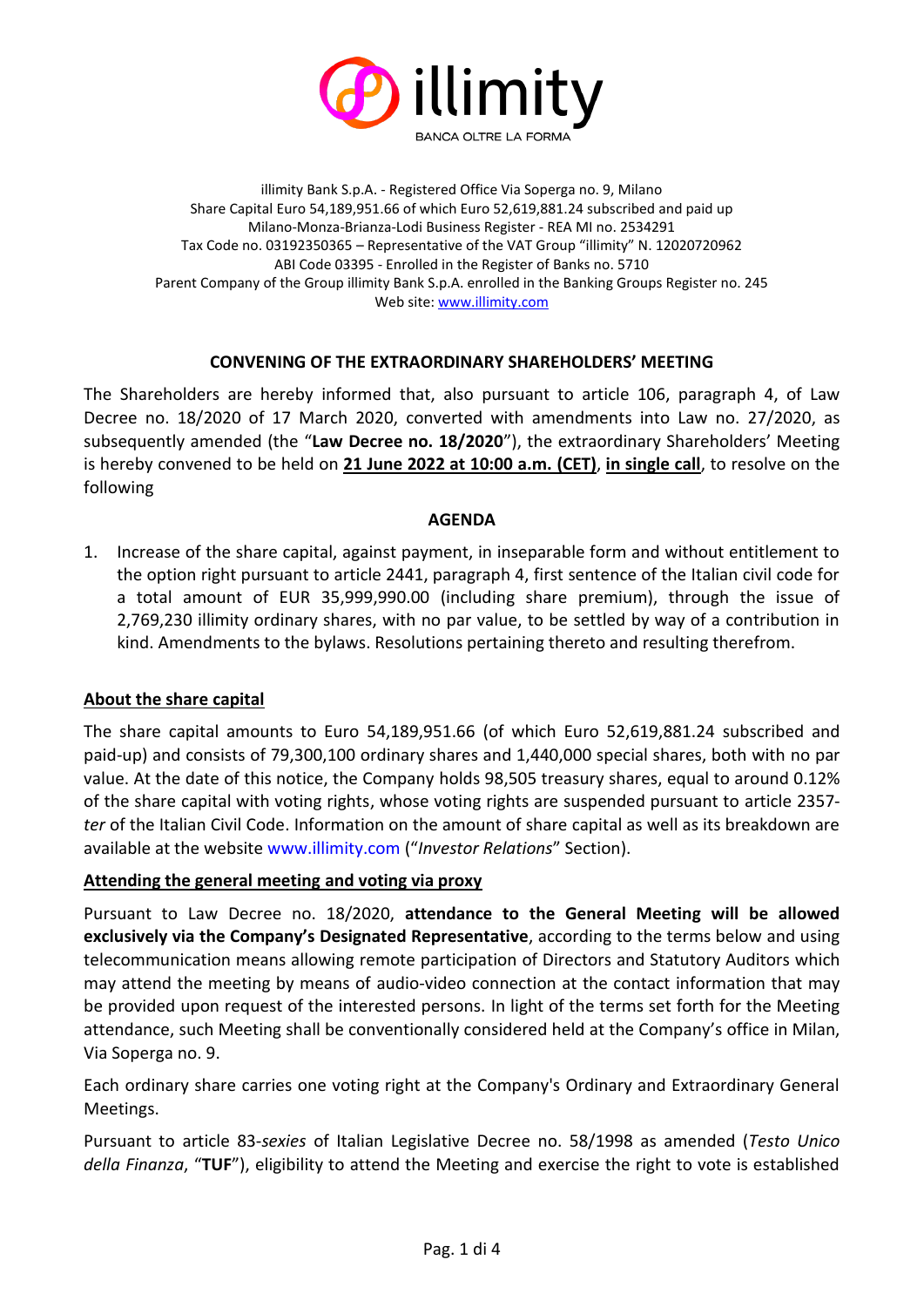by means of a notice submitted to the Company by the intermediary authorized to keep securities accounts pursuant to the law, based on evidence from accounting records as at the end of the seventh trading day prior to the date set for the Meeting in single call, i.e. **10 June 2022** (*record*  date); those investors holding shares in the Company after said date shall not be eligible to attend and vote at the Meeting. The intermediary's notice shall be delivered to the Company by the end of the third trading day prior to the date set for the Meeting in single call (i.e. **by 16 June 2022**). Shareholders will still be eligible to attend and vote, in the manner described above, if the notices are delivered to the Company and to the Company's Designated Representative after said deadline but before the beginning of the Meeting.

Pursuant to article 106, paragraph 4, of Law Decree no. 18/2020, **attendance to the General Meeting of shareholders having the right to vote will be allowed exclusively via the Company's Designated Representative** pursuant to article 135-*undecies* of TUF, to whom a proxy or a sub delegation shall be conferred according to the following terms and conditions. As the Company's Designated Representative pursuant to article 135-*undecies* of the TUF, Computershare S.p.A. (with registered office in Milan, Via Lorenzo Mascheroni no. 19, 20145) may be appointed as proxy delegate at no cost for the delegator (except for any mailing costs), providing voting instructions for all or some of the items on the agenda.

The proxy form shall include voting instructions for all or some of the items on the agenda and be effective only for the items for which the principal provides voting instructions.

The proxy to Computershare S.p.A. shall be conferred by signing the specific form available at the Company's website [\(www.illimity.com](http://www.illimity.com/), "*Governance / Shareholders and BoD Meetings*" Section), which includes the relevant instructions for filling out and submitting such form.

The proxy form shall be delivered to said Designated Representative by the end of the second trading day prior to the date set for the Meeting in single call (i.e. **by 11:59 p.m. of 17 June 2022**), according to the modalities set out in the form. The proxy form and the voting instructions may be revoked before the end of the second trading day prior to the date set for the Meeting in single call (i.e. **by 11:59 p.m. as of 17 June 2022**) according to the modalities set out in the form.

It remains understood that the aforementioned Company's Designated Representative may also be appointed as proxy or subdelegate pursuant to article 135-*novies* of TUF by derogation to article 135-*undecies,* paragraph 4, of the same decree according to the modalities and timing set out in the proxy / sub delegation form drafted in accordance with the article 135-*novies* of TUF available on the Company's website [\(www.illimity.com,](http://www.illimity.com/) "*Governance / Shareholders and BoD Meetings*" Section).

The shares for which a proxy or subdelegate has been appointed are included in the calculation of the quorum for the Meeting; with respect to the items for which no voting instructions have been provided, the shares are not included in the calculation of the majority and the proportion of share capital required to pass resolutions.

A designated representative may be also appointed with a digital document signed electronically as per article 20, paragraph 1-*bis* of Italian Legislative Decree no. 82/2005.

#### **Vote by mail or via electronic means**

No procedure for voting by mail or using electronic means has been established.

#### **Right to request additional items to the agenda and propose new resolutions**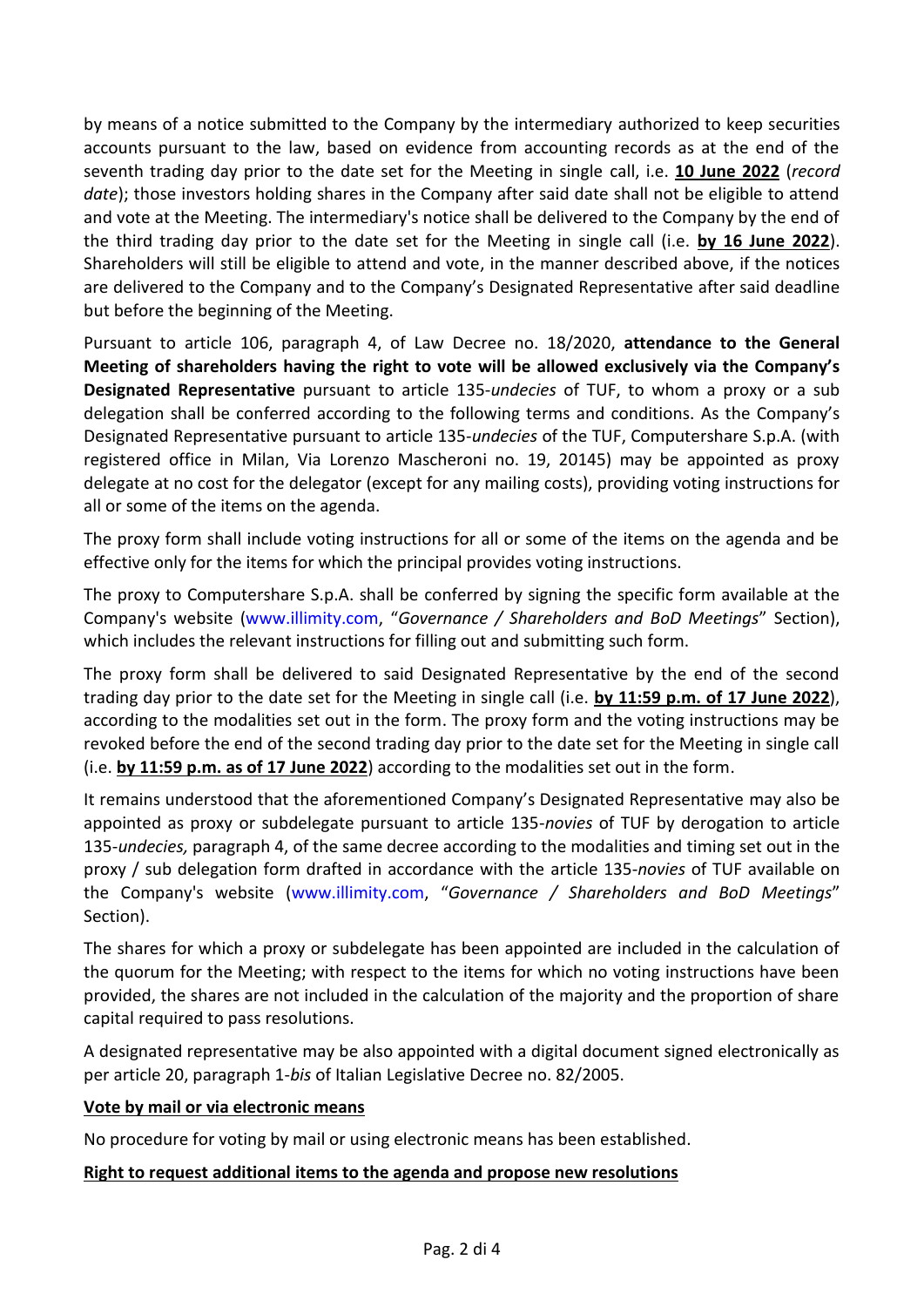In accordance with article 126-*bis* of TUF, Shareholders representing at least 1/40th of the share capital, including jointly, may request, within 10 days of the publication of this notice (i.e. by **28 May 2022**), to add items to the agenda, specifying the additional items they propose, as well as propose new resolutions regarding items already on the agenda. Eligibility to exercise said right is established by means of a notice submitted to the Company by the intermediary as per article 43 of the Regulation on *post-trading* issued by Consob and the Bank of Italy dated 13 August 2018 ("*Rules governing central counterparties, central securities depositories and central depository services*") (the "**Joint Regulation**"). The request shall be submitted in writing via either registered mail with return receipt to the Company's office in Milan, via Soperga no. 9, 20124 Milan or via email to the certified-email address illimity@pec.illimity.com, provided the Company receives it by the above deadline; by said deadline and as described above, the proponents shall present a report explaining the reason for the proposed resolutions on the new items they propose to discuss or the reason for any additional proposed resolutions on items already on the agenda. Any additions to the agenda or new proposed resolutions on items already on the agenda shall be disclosed in the same forms required for the notice of the general meeting at least fifteen days prior to the date set for the Meeting in single call (i.e. **by 6 June 2022**). The Company shall make the report prepared by the proponents, as well as any opinions of the governing body, publicly available at the same time the additions or new proposed resolutions are announced, in the same forms required for Meeting documents.

No addition may be requested concerning matters on which the Meeting votes in accordance with the law on a proposal of the Directors, or based on a project or report drafted by the Directors, other than the one as per article 125-*ter*, paragraph 1 of the TUF.

## **Right to request individual resolutions**

Since the attendance to the Shareholders' Meeting and the exercise of the right to vote are allowed exclusively via the Company's Designated Representative, for the purposes of this Shareholders' Meeting, in order to make it possible for Shareholders to exercise the right referred to in article 126-*bis*, paragraph 1, penultimate period, of TUF – although with modalities and terms compatible with the "Covid-19" health emergency and with the indefectible need that individual resolutions be known by the Shareholders and to exercise the right to vote in time to provide voting instructions to the Designated Representative  $-$  it is expected that Shareholders may individually submit proposals for deliberations to the Company on the topics on the agenda **by 5 June 2022** so that the Company can proceed with their subsequent publication. Eligibility to exercise said right is established by means of a notice submitted to the Company by the intermediary keeping the account where ordinary shares are deposited as per applicable regulations. The resolution proposals, as well as the aforementioned documentation about the entitlement, shall be submitted in writing either via registered mail with return receipt to the Company's office in Milan, via Soperga no. 9, 20124 or via email to the certified-email address [illimity@pec.illimity.com.](mailto:illimity@pec.illimity.com) Any proposed resolution received by the deadline and according to the modalities above shall be published on the Company's website **by 6 June 2022**, so that eligible Shareholders can see them for the purpose of conferring proxies and/or sub delegations, providing voting instructions, to the Designated Representative. For the purposes of the above, the Company reserves the right to verify the relevance of proposals with respect to the topics on the agenda, their completeness and their compliance with the applicable provisions, as well as the Shareholders' eligibility.

#### **Right to propose questions about items on the agenda**